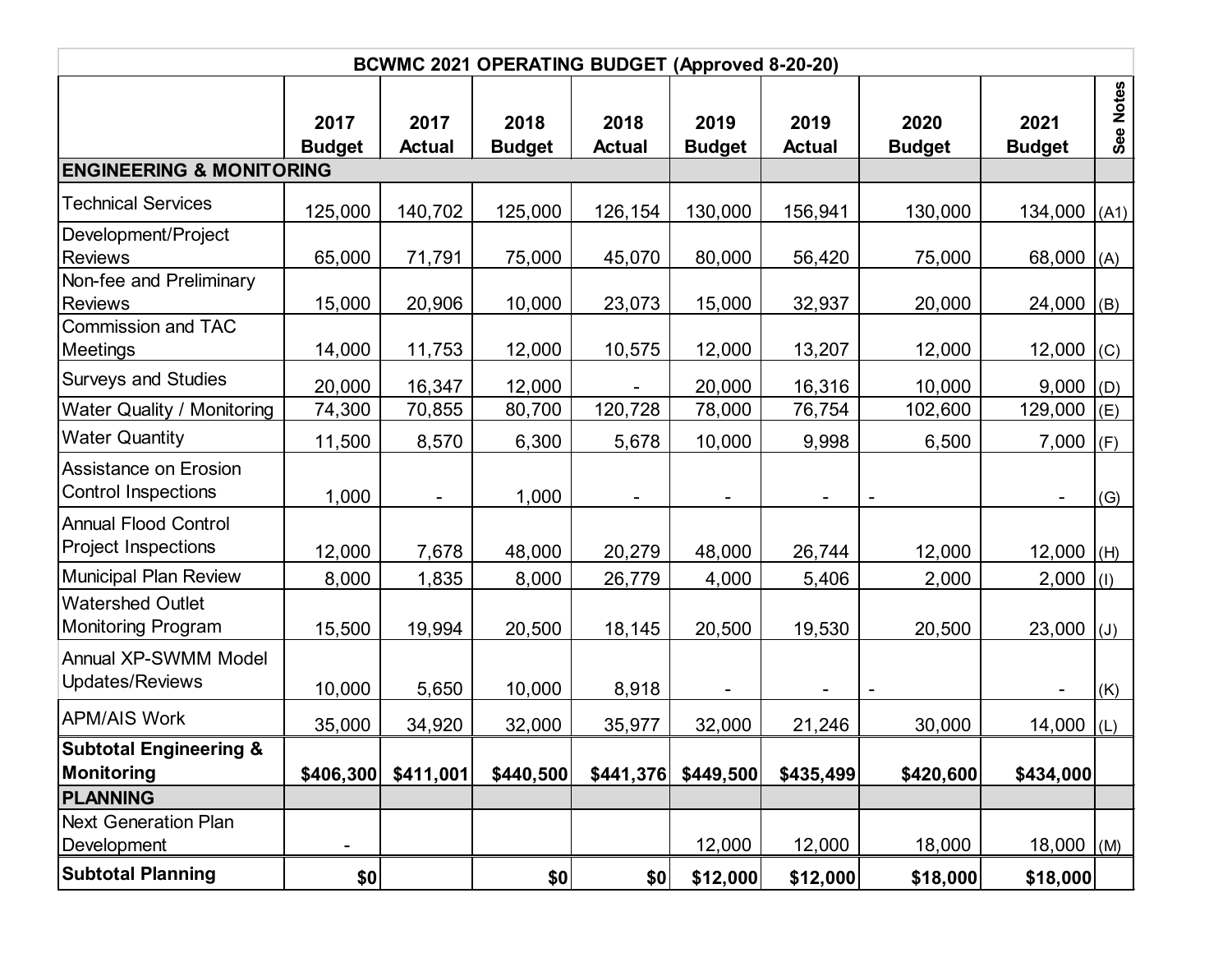| <b>Item</b>                                        | 2017<br><b>Budget</b> | 2017<br><b>Actual</b> | 2018<br><b>Budget</b> | 2018<br><b>Actual</b> | 2019<br><b>Budget</b> | 2019<br><b>Actual</b> | 2020<br><b>Budget</b> | 2021<br><b>Budget</b> | See Notes |
|----------------------------------------------------|-----------------------|-----------------------|-----------------------|-----------------------|-----------------------|-----------------------|-----------------------|-----------------------|-----------|
| <b>ADMINISTRATION</b>                              |                       |                       |                       |                       |                       |                       |                       |                       |           |
| Administrator                                      | 67,200                | 60,559                | 67,200                | 59,955                | 69,200                | 64,926                | 69,200                | 67,400                | (N)       |
| <b>MAWD Dues</b>                                   |                       |                       |                       |                       |                       |                       | 500                   | 3,750                 | (O)       |
| Legal                                              | 18,500                | 16,249                | 17,000                | 13,313                | 17,000                | 14,428                | 15,000                | 15,000                | (P)       |
| <b>Financial Management</b>                        | 3,200                 | 3,200                 | 3,200                 | 3,200                 | 3,500                 | 3,500                 | 3,500                 | 4,000                 | (Q)       |
| Audit, Insurance & Bond                            | 15,500                | 17,304                | 15,500                | 17,648                | 18,000                | 15,892                | 18,000                | 18,000                | (R)       |
| <b>Meeeting Catering</b>                           | 2,000                 | 1,198                 | ,600                  | ,295                  | 1,500                 | 1,341                 | 1,500                 | 1,300                 | (S)       |
| <b>Administrative Services</b>                     | 18,000                | 13,346                | 15,000                | 14,240                | 15,000                | 12,992                | 15,000                | 8,000                 | (T)       |
| <b>Subtotal Administration</b>                     | \$124,400             | \$111,856             | \$119,500             | \$109,651             | \$124,200             | \$113,079             | \$122,700             | \$117,450             |           |
| <b>OUTREACH &amp; EDUCATION</b>                    |                       |                       |                       |                       |                       |                       |                       |                       |           |
| <b>Publications / Annual</b><br>Report             | 2,500                 | 1,138                 | 1,500                 | 937                   | 1,300                 | 1,263                 | 1,300                 | 1,300                 | (U)       |
| Website                                            | 4,400                 | 1,228                 | 4,200                 | 443                   | 3,000                 | 1,617                 | 1,000                 | 1,800                 | (V)       |
| <b>Watershed Education</b><br>Partnerships         | 15,500                | 12,354                | 13,850                | 13,454                | 15,850                | 13,810                | 15,850                | 17,350                | (W)       |
| <b>Education and Public</b><br>Outreach            | 20,000                | 19,302                | 22,000                | 18,585                | 25,000                | 23,588                | 22,000                | 26,000                | (X)       |
| <b>Public Communications</b>                       | 2,500                 | 732                   | 2,500                 | 563                   | 1,000                 | 878                   | 1,000                 | 1,000                 | (Y)       |
| <b>Subtotal Outreach &amp;</b><br><b>Education</b> | \$44,900              | \$34,754              | \$44,050              | \$33,982              | \$46,150              | \$41,156              | \$41,150              | \$47,450              |           |
| <b>MAINTENANCE FUNDS</b>                           |                       |                       |                       |                       |                       |                       |                       |                       |           |
| <b>Channel Maintenance Fund</b>                    | 25,000                | 25,000                | 25,000                | 25,000                | 25,000                | 25,000                | 25,000                | 20,000                | (Z)       |
| Flood Control Project Long-<br>Term Maint.         | 25,000                | 25,000                | 25,000                | 4,000                 | 25,000                | 25,000                | 25,000                | $25,000$ (AA)         |           |
| <b>Subtotal Maintenance</b>                        |                       |                       |                       |                       |                       |                       |                       |                       |           |
| Funds                                              | \$50,000              | \$50,000              | \$50,000              | \$29,000              | \$50,000              | \$50,000              | \$50,000              | \$45,000              |           |
| <b>TMDL WORK</b>                                   |                       |                       |                       |                       |                       |                       |                       |                       |           |
| <b>TMDL Implementation</b><br>Reporting            | 20,000                | 19,209                | 10,000                | 4,668                 | 10,000                | 215                   | 10,000                | $7,000$ (BB)          |           |
| <b>Subtotal TMDL Work</b>                          | \$20,000              | \$19,209              | \$10,000              | 4,668<br>\$           | \$10,000              | \$10,000              | \$10,000              | \$7,000               |           |
| <b>GRAND TOTAL</b>                                 | \$645,600             | \$626,820             | \$664,050             | \$618,677             | \$691,850             | \$661,734             | \$662,450             | \$668,900             |           |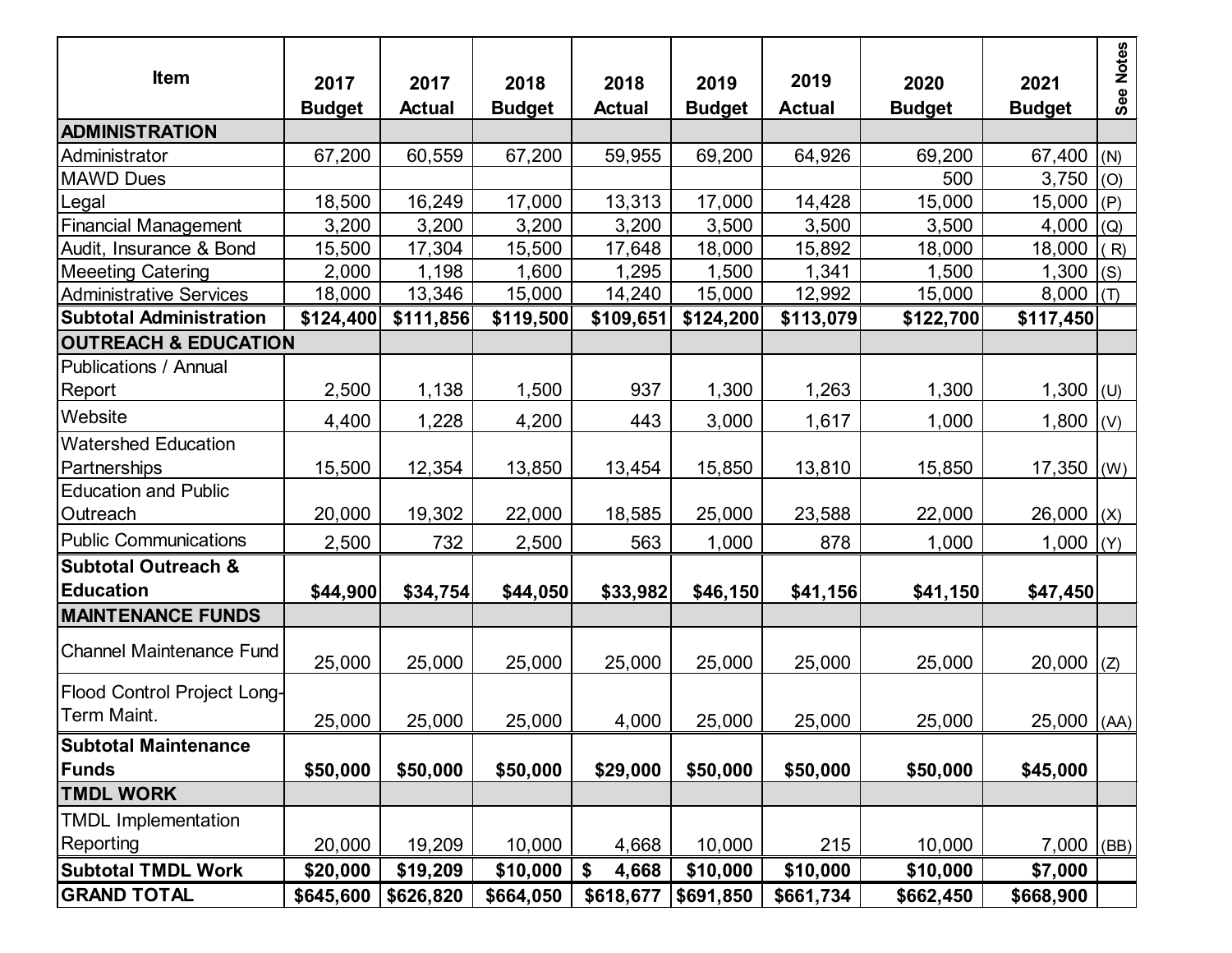| 2021 Revenues                                                         |               |
|-----------------------------------------------------------------------|---------------|
|                                                                       |               |
| <b>Expected Income</b>                                                |               |
| Assessments to cities                                                 | \$<br>554,900 |
| Use of fund balance                                                   | \$<br>5,000   |
| CIP Administrative Funds (2.0% of est. requested levy of \$1.5M)      | \$<br>30,000  |
| Project review fees                                                   | \$<br>62,000  |
| Transfer from Long-term Maint Fund for Flood Control Proj Inspections | \$<br>12,000  |
| <b>WOMP</b> reimbursement                                             | \$<br>5,000   |
| Expected reimbursement for Blue Line LRT work                         | \$            |
| Interest income in 2021                                               | \$            |
|                                                                       | \$<br>668,900 |
|                                                                       |               |
| <b>Expenses</b>                                                       |               |
| <b>Total operating budget</b>                                         | \$<br>672,650 |
|                                                                       |               |
| <b>Fund Balance Details</b>                                           |               |
| Est. Beginning Fund Balance (Jan 31, 2021)                            | \$<br>393,676 |
| Use of Fund Balance                                                   | \$<br>5,000   |
| Est. Remaining Fund Balance (Jan 31, 2022)                            | \$<br>388,676 |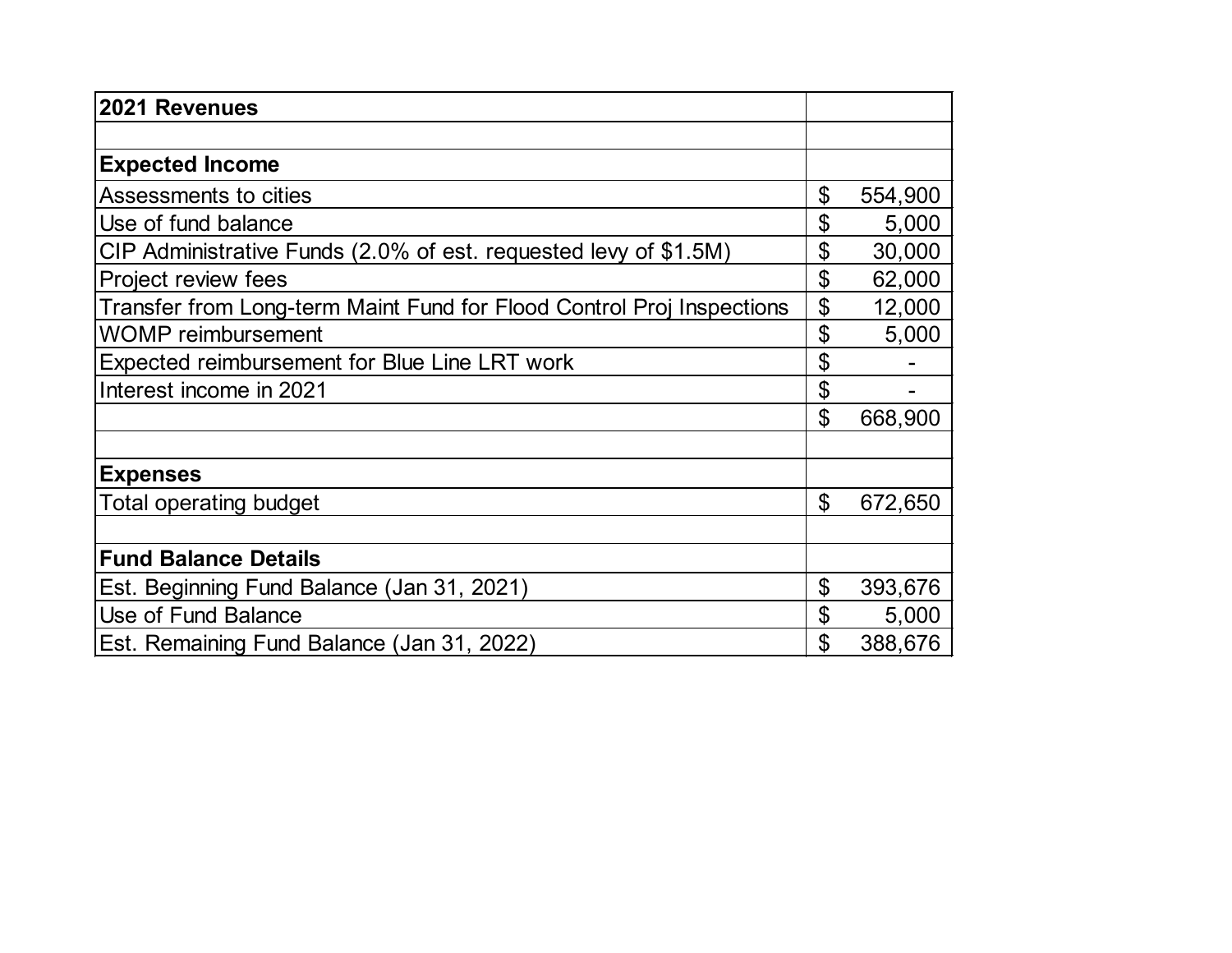| Community            | <b>For Taxes</b><br>Payable in<br>2020 | 2019<br><b>Percent</b><br>οf | Area<br>Watershed | Percent<br>of | Average |                      | 2015      | 2016      | 2017      | 2018      | 2019      | 2020      | 2021      |
|----------------------|----------------------------------------|------------------------------|-------------------|---------------|---------|----------------------|-----------|-----------|-----------|-----------|-----------|-----------|-----------|
|                      | <b>Net Tax</b><br>Capacity             | <b>Valuation</b>             | in Acres          | of Area       | Percent | Community            | \$490,345 | \$490,345 | \$500,000 | \$515,050 | \$529,850 | \$550,450 | \$554,900 |
| Crystal              | \$10,060,219                           | 5.69                         | 1,264             | 5.09          | 5.39    | Crystal              | \$25,868  | \$25,771  | \$25,704  | \$26,904  | \$27,877  | \$29,062  | \$29,898  |
| <b>Golden Valley</b> | \$45,484,227                           | 25.72                        | 6,615             | 26.63         | 26.17   | Golden Valley        | \$121,964 | \$127,675 | \$131,270 | \$134,649 | \$138,553 | \$144,693 | \$145,228 |
| Medicine Lake        | \$1,087,200                            | 0.61                         | 199               | 0.80          | 0.71    | Medicine Lake        | \$3,543   | \$3,600   | \$3,561   | \$3,783   | \$3,846   | \$3,975   | \$3,928   |
| Minneapolis          | \$12,181,159                           | 6.89                         | 1,690             | 6.80          |         | 6.84 Minneapolis     | \$33,235  | \$32,885  | \$33,609  | \$34,763  | \$35,805  | \$37,631  | \$37,983  |
| Minnetonka           | \$10,994,799                           | 6.22                         | 1,108             | 4.46          | 5.34    | Minnetonka           | \$28,121  | \$27,536  | \$28,199  | \$28,053  | \$28,989  | \$29,967  | \$29,622  |
| New Hope             | \$9,869,052                            | 5.58                         | 1,252             | 5.04          | 5.31    | New Hope             | \$25,681  | \$25,627  | \$25,917  | \$26,740  | \$27,987  | \$28,987  | \$29,464  |
| ∥Plymouth            | \$75,291,555                           | 42.57                        | 11,618            | 46.77         | 44.67   | <b>Plymouth</b>      | \$225,159 | \$220,974 | \$224,531 | \$231,682 | \$237,986 | \$245,942 | \$247,860 |
| Robbinsdale          | \$3,471,941                            | 1.96                         | 345               | 1.39          | 1.68    | Robbinsdale          | \$7,587   | \$7,843   | \$7,747   | \$8,189   | \$8,523   | \$8,937   | \$9,299   |
| St. Louis Park       | \$8,427,361                            | 4.76                         | 752               | 3.03          |         | 3.90 St. Louis Park  | \$19,184  | \$18,433  | \$19,463  | \$20,287  | \$20,284  | \$21,257  | \$21,618  |
| TOTAL                | \$176,867,513                          | 100.00                       | 24,843            | 100.00        |         | <b>100.00 ITOTAL</b> | \$490,345 | \$490,345 | \$500,000 | \$515,050 | \$529,850 | \$550,450 | \$554,900 |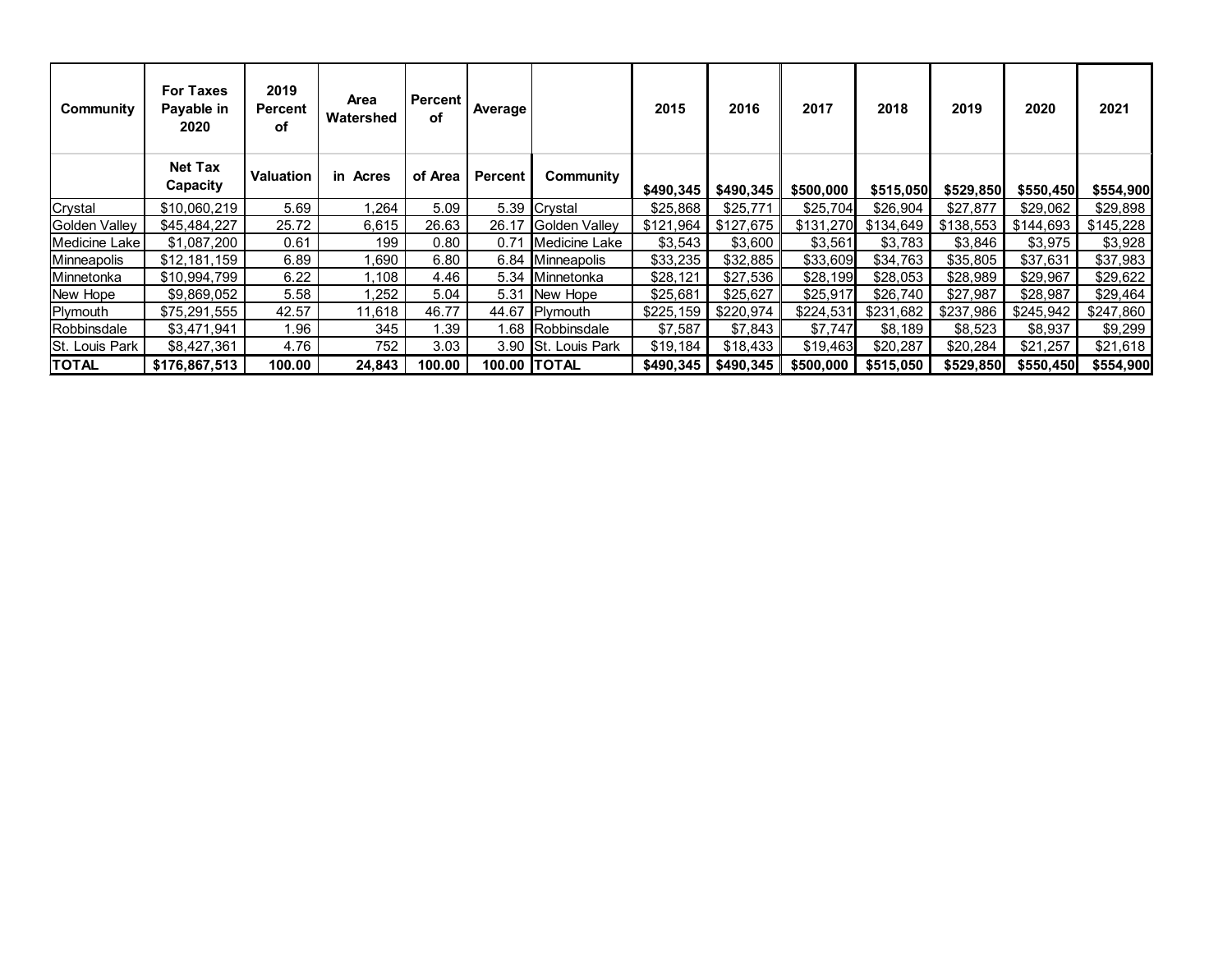**NOTES**

(A1) General technical services by Barr Engineering; amount similar to previoius years; increased slightly based on 2019 acutals.

(A) Partially funded by application fees; with the creation of the preliminary and non-fee budget category, most of the review costs will be covered by application fees. 2021 budget assumes 30 submittals at average cost of \$2,000 - \$2,500 per review.

(B) Assumes a slight increase in non-fee reviews in 2021 based on recent activity. This was a new line item in 2015 used to cover reviews for which either we do not receive an application fee or it's too early in the process for us to have received an application fee. Includes DNR application reviews, MnDOT project reviews, Met Council light rail transit, and other prelim reviews requested by administrator and member cities. Through agreements with Met Council, \$66,400 of these costs have been reimbursed since 2015.

(C) Includes attendance at BCWMC meetings, TAC meetings, Administrative Services Committee meetings, Budget Committee meetings and other meetings. 2017 budget increased to allow for additional BCWMC Engineer staff to attend Commission/TAC meetings (total of 3 assumed). 2018 - 2020 budgets were reduced from 2017 and assumed 12 BCWMC meetings and 5 other meetings (TAC, etc.). 2021 budget also assumes 17 meetings including BCWMC meetings (12), TAC meetings (3), Administrative Services Committee meetings (1), Budget Cmte meetings & other meetings (1).

(D) For Commission-directed surveys and studies not identified in other categories - e.g., past work has included watershed tours, Medicine Lake outlet work, Flood Control Project Maintenance and Responsibilites, Sweeney Lake sediment monitoring, stream monitoring equipment purchase. 2018 budget was reduced from previous years for overall budget savings. 2019 budget is more in line with previous years and gives Commission flexibility to investigate or tackle unforeseen issues that arise. Lowered again in 2020 to allow for higher monitoring budget. Remaining low for overall budget savings.

(E) Routine lake and stream monitoring. See details on next page.

(F) Water Quantity (lake level) monitoring. 2018 budget lowered for budget savings and resulted in fewer data points. 2019 budget back to earlier budget levels. 2020 budget lowered again for budget savings. In 2021 Engineer requests slight increase for unforseen events, checking benchmarks, etc. This amount still may not cover unforseen events.

(G) After recommendations from the TAC and Budget Committee, the Commission ended the erosion and sediment control inspection program (Watershed Inspection) in 2014 due to duplication with activities required by the member cities. Some budget remained here to provide, as requested by the Commission, some oversight of city inspection activities (reports of inspections are available from each city). However, little or no expenses have been incurred since 2014. In 2019 it was removed from budget. If inspections are needed they can be charged to general technical services.

(H) 2021 budget includes annual typical inspection of Flood Control Project (FCP) features without tunnel inspections. Budget varies widely by year depending on the FCP features being inspected. New FCP policies and inspection schedules were adopted in 2016. (See link below)

http://www.bassettcreekwmo.org/application/files/4514/9637/1815/2016\_FCP\_Policies.pdf

(I) Municipal plan approvals completed in 2019; however, this task has also included review of adjacent WMO plan amendments, and review of city ordinances; \$2,000 budget recommended in 2021 for these types of reviews.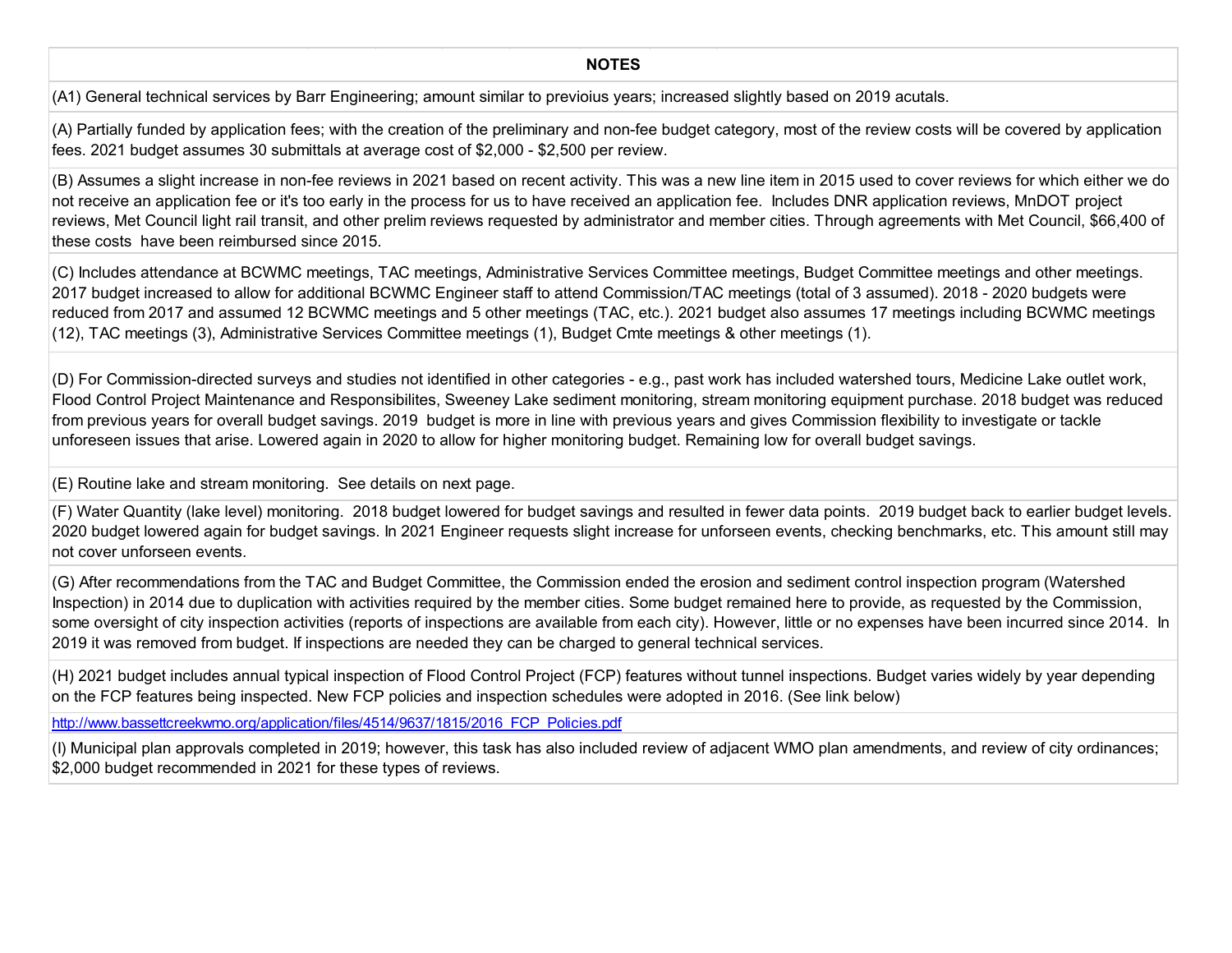(J) Monitoring at the Watershed Outlet Monitoring Program site in Minneapolis through an agreement with Met Council. Commission is reimbursed \$5,000 from Met Council. Met Council pays for equipment, maintenance, power, cell service, and lab analyses. Monitoring protocol changed in 2017 with collection of bimonthly samples (up from once-per-month sampling). The station will be temporarily moved in 2020 to accomodate a city sanitary sewer project and is likely to be moved back to its original location in 2021, hence the higher amount. \$23,500 includes \$18,500 for Wenck or similar contractor + \$4,500 for Barr's flow measurements, data management and some analyses

(K) This item is used to make updates to the XP-SWMM model, coordinate with P8 model updates, and assist cities with model use. However, no XP-SWMM updates are expected in 2019 - 2021 due to work on the grant funded FEMA modeling project. This line item will return in the 2022 operating budget

(L) Funds to implement recommendations of Aquatic Plant Management/Aquatic Invasive Species Committee likely including curly-leaf pondweed control in Medicine Lake and small grant program for launch inspectors, education/outreach, etc. by other organizations including TRPD, AMLAC, others. 2019 net expenses were only \$11,400 due to grant funding and cost sharing with TRPD. Propose lowering amount in 2021 to be in line with actual expected costs that will only cover curly-leaf pondweed control and expanded boat launch inspections for Medicine Lake.

(M) Funding that will be set aside and accrued over next 5 years to pay for 2025 Watershed Plan development which will start in 2023.

(N) Typically includes \$72/hour for average of 80 hours per month. (Reduced from 80 hours per month budgeted since 2013 but in line with actual expeneses.)

(O) MN Association of Watershed District Annual dues. New budget item. 2019 and 2020 dues were \$500 because WMOs were newly allowed to join the organization. 2021 dues expected to be \$3,750. In 2022 dues are expected to be \$7,500 similar to other Metro watersheds.

(P) For Commission attorney. No changes in expenditures expected for 2021.

(Q) Funding for City of GV staff's monthly accounting activities and coordination of annual audit. Increase is at GV's request for 70 hrs of work per year. Monthly tasks (approx 5 hours per mo) = Prepare financial reports, write checks, deposit checks, file reports, monitor investments; annual tasks (approx 10 hours per year) = work with auditors on financial statements, prepare confirmations, review draft audit, submit annual financial report to State Auditor

(R) Insurance and audit costs have risen considerably in the last few years.

(S) Meeting catering expenses from Triple D Espresso (includes delivery). Budget reduced slightly; plan to order less food.

(T) Recording Secretary \$45/hr rate \* 8 hrs/mo for meeting attendance and minutes (\$4,320 total) + \$290 annual mileage + \$250/mo meeting packet printing/mailing + \$390 contingency. Budget is lowered becasue social media and education column writing was moved to Education & Outreach budget (X)

(U) Budget was decreased in last few years to be more in line with actual expenses. Costs associated with Commission Engineer assistance with annual report

(V) Based on 2017-2019 agreement with HDR for website hosting and maintenance activities and closer to actual funds spent in 2019.

(W) Includes CAMP (\$7,000), River Watch (\$2,000), Metro Watershed Partners (\$3,000), Metro Blooms Workshops (\$1,500), Children's Water Festival (\$350), Metro Blooms Local Match for Near North Projects (\$3,500). Does not allow for additional partnerships or increases in contributions. CAMP costs set by Met Council increased significantly in 2019 (after 16 years w/o increases). In 2021 moved annual support to Metro Blooms for resident engagement in Harrison Neighborhood, MPLS from Education & Outreach line item (X). 2021 Budget reflects reducing Metro Watershed Partners and Metro Blooms Local Match

(X) Includes funding for West Metro Water Alliance at \$13,000 and \$7,310 for other educational supplies and materials including educational signage, display materials, Commissioner training, etc. In 2021, moved social media (\$480 FB ads + \$3,510 for 1.5 hr/week\*52 wks\*\$45/hour) and moved educational newspaper column writing (\$2,700 for 5 hr/mo\*12 months\*\$45/hour) from Administrative Services line item (T)

(Y) Public Communications covers required public notices for public hearings, etc.

(Z) Will be transferred to Channel Maintenance Fund for use by cities with smaller projects along the BCWMC Trunk System streams. Reduced for 2021 for overall budget savings.

(AA) Will be transferred to Long-Term Maintenance Fund (less actual costs of FCP inspections in line (H).

(BB) Budget reduced since 2018 for overall budget savings.Task includes reporting on TMDL implementation and updating P8 model to include new BMPs. Reduced again in 2021 for overall budget savings.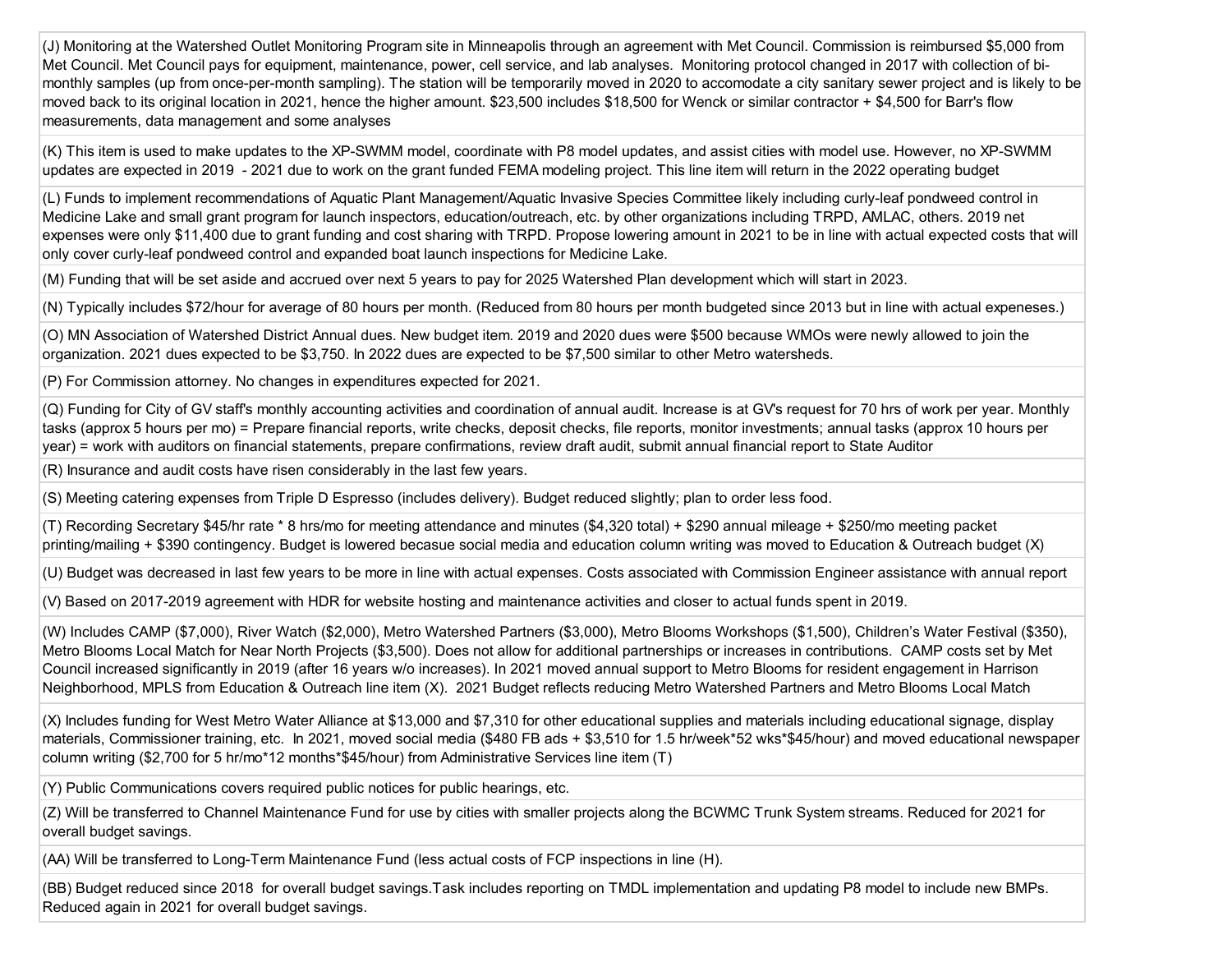Monitoring Notes

| 2021 Monitoring/Reporting<br>on 2020 Monitoring                                                              | <b>Total budget</b> | 2021 proposed<br>budget | 2022 proposed budget |
|--------------------------------------------------------------------------------------------------------------|---------------------|-------------------------|----------------------|
| Year 2 Sweeney Branch water<br>quality monitoring and<br>reporting                                           | \$45,000            | \$38,000                | \$7,000              |
| Reporting on 2020 Sweeney<br>Branch biotic index monitoring                                                  | \$7,000             | \$0                     | \$7,000              |
| Reporting on 2020 Sweeney<br>and Twin Lakes monitoring                                                       | \$11,000            | \$11,000                |                      |
| Reporting on 2020 Medicine<br>Lake monitoring                                                                | \$9,000             | \$9,000                 |                      |
| 2021 Lake Monitoring:                                                                                        |                     |                         |                      |
| Parkers Lake                                                                                                 | \$24,000            | \$18,000                | \$6,000              |
| Westwood Lake                                                                                                | \$28,000            | \$22,000                | \$6,000              |
| Crane Lake                                                                                                   | \$29,000            | \$23,000                | \$6,000              |
| Wirth-aquatic plants only;<br>MPRB will perform survey<br>along with their usual water<br>quality monitoring | \$0                 | \$0                     | \$0                  |
| 2021 General Water Quality                                                                                   | \$8,000             | \$8,000                 | <b>TBD</b>           |
| <b>Total</b>                                                                                                 | \$163,000           | \$129,000               |                      |